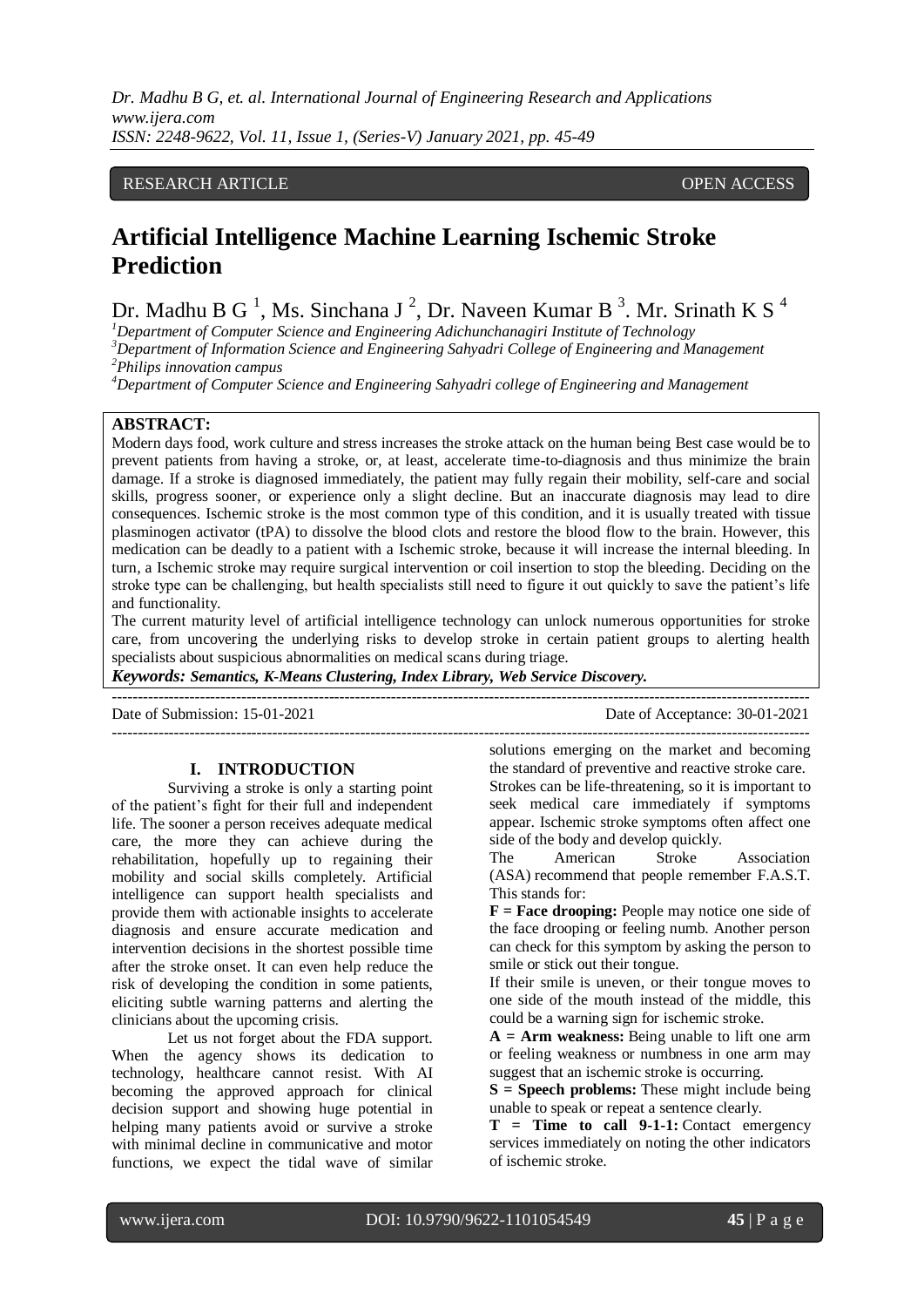Beyond F.A.S.T., a stroke may also cause the following symptoms to develop suddenly: difficulty walking, dizziness, falling without an identifiable cause, a sudden inability to understand speech, confusion, rapidly developing vision problems, a severe [headache](https://www.medicalnewstoday.com/articles/73936.php) without an apparent cause

Genetic Algorithms were very popular before NNs. Since, NNs required a lot of data, and GAs didn't. GAs were used mostly to simulate environments and behaviours of entities in a population. They were mostly used to learn the path to a problem which we knew the answer to.

| Sl.no            | <b>Risk Factors</b>       | Percentage |
|------------------|---------------------------|------------|
|                  |                           | $n=173(%)$ |
| 1.               | Smoking                   | 46 (26.6)  |
| 2.               | Hypertension              | 37(21.4)   |
| $\overline{3}$ . | Obesity/Being             | 21(12.1)   |
|                  | overweight                |            |
| 4.               | Alcohol overuse           | 20(11.6)   |
| 5.               | Diabetes                  | 15(8.7)    |
| 6.               | Poor/unhealthy diet       | 14(8.1)    |
| 7.               | Cardiac disease           | 13(7.5)    |
| 8.               | Lack of exercise          | 13(7.5)    |
| 9.               | Heredity                  | 12(6.9)    |
| 10.              | Chronic obstructive       | 6(3.5)     |
|                  | pulmonary disease         |            |
| 11.              | <b>Family History</b>     | 35 (20.23  |
| 12.              | <b>Improper Breathing</b> | 72 (41.61) |
| 13.              | Gastric problem           | 51 (29.47) |
| 14.              | Execs consumption         | 58 (33.52) |
|                  | of Non Veg Food           |            |

**II. METHODLOGY**

**Table: Ischemic Stroke Risk Factors**

Best case would be to prevent patients from having a stroke, or, at least, accelerate time-to-diagnosis and thus minimize the brain damage. If a stroke is diagnosed immediately, the patient may fully regain their mobility, self-care and social skills, progress sooner, or experience only a slight decline But an inaccurate diagnosis may lead to dire consequences. Ischemic stroke is the most common type of this condition, and it is usually treated with tissue plasminogen activator (tPA) to dissolve the blood clots and restore the blood flow to the brain. However, this medication can be deadly to a patient with a hemorrhagic stroke, because it will increase the internal bleeding. In turn, a hemorrhagic stroke may require surgical intervention or coil insertion to stop the bleeding. Deciding on the stroke type can be challenging, but health specialists still need to figure it out quickly to save the patient's life and functionality.

The current maturity level of artificial intelligence technology can unlock numerous opportunities for stroke care, from uncovering the underlying risks to develop stroke in certain patient groups to alerting health specialists about suspicious abnormalities on medical scans during triage.

Whenever you perform classification, the first step is to understand the problem and identify potential features and label. Features are those characteristics or attributes which affect the results of the label. For example, in the case of a loan distribution, bank manager's identify customer's occupation, income, age, location, previous loan history, transaction history, and credit score. These characteristics are known as features which help the model classify customers.



## **Figure: Experiment workflow with UCI dataset.**

The classification has two phases, a learning phase, and the evaluation phase. In the learning phase, classifier trains its model on a given dataset and in the evaluation phase, it tests the classifier performance. Performance is evaluated on the basis of various parameters such as accuracy, error, precision, and recall.

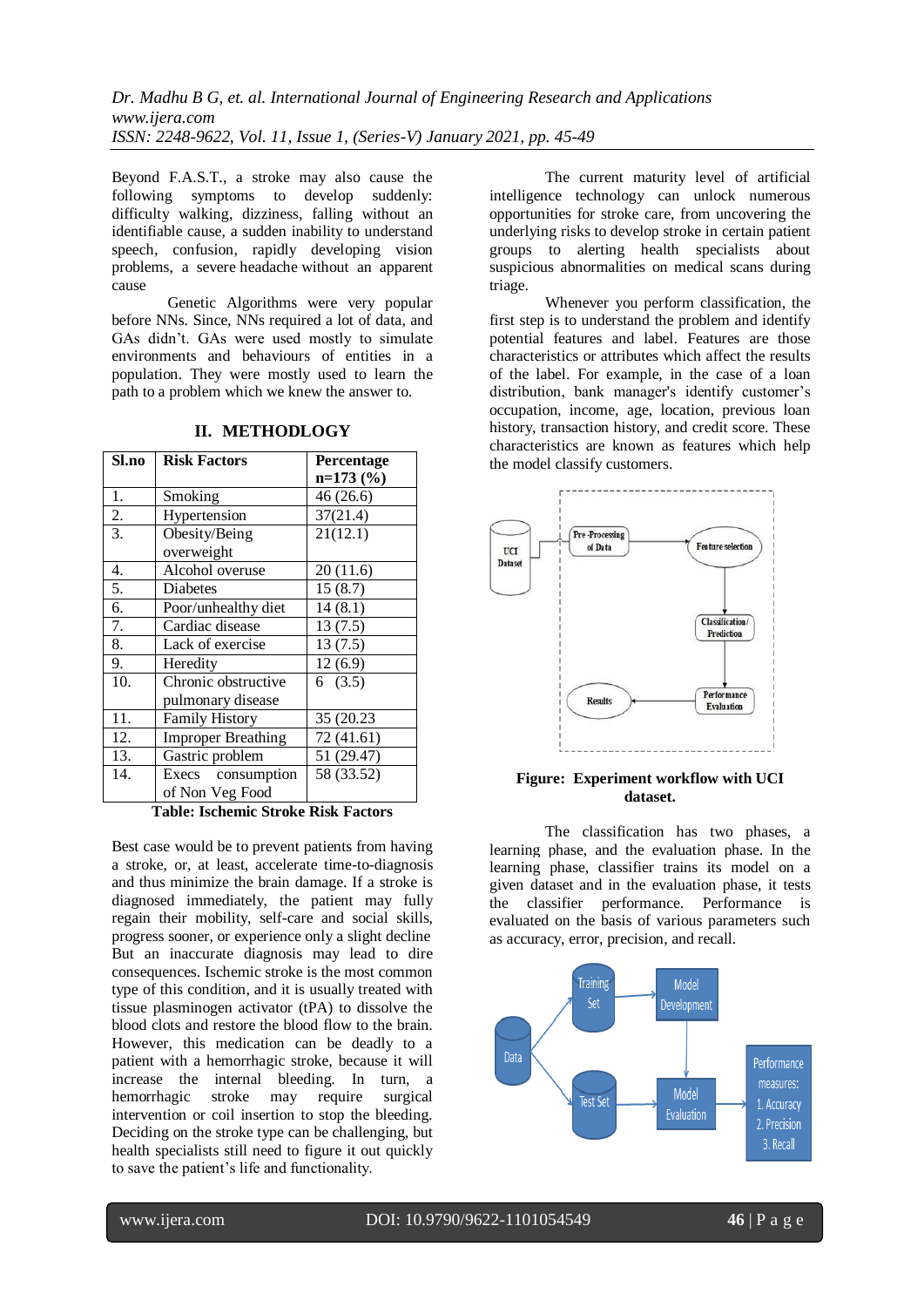*Dr. Madhu B G, et. al. International Journal of Engineering Research and Applications www.ijera.com ISSN: 2248-9622, Vol. 11, Issue 1, (Series-V) January 2021, pp. 45-49*

Naive Bayes is a statistical classification technique based on Bayes Theorem. It is one of the simplest supervised learning algorithms. Naive Bayes classifier is the fast, accurate and reliable algorithm. Naive Bayes classifiers have high accuracy and speed on large datasets.

Naive Bayes classifier assumes that the effect of a particular feature in a class is independent of other features. For example, a loan applicant is desirable or not depending on his/her income, previous loan and transaction history, age, and location. Even if these features are interdependent, these features are still considered independently. This assumption simplifies computation, and that's why it is considered as naive. This assumption is called class conditional independence.

$$
P(h|D) = \frac{P(D|h)P(h)}{P(D)}
$$

**P(h):** the probability of hypothesis h being true (regardless of the data). This is known as the prior probability of h.

**P(D):** the probability of the data (regardless of the hypothesis). This is known as the prior probability. **P(h|D):** the probability of hypothesis h given the data D. This is known as posterior probability.

**P(D|h):** the probability of data d given that the hypothesis h was true. This is known as posterior probability.

#### **How Naive Bayes classifier works?**

Let's understand the working of Naive Bayes through an example. Given an example of weather conditions and playing sports. You need to calculate the probability of playing sports. Now, you need to classify whether players will play or not, based on the weather condition.

## **First Approach (In case of a single feature)**

Naive Bayes classifier calculates the probability of an event in the following steps:

Step 1: Calculate the prior probability for given class labels

Step 2: Find Likelihood probability with each attribute for each class

Step 3: Put these value in Bayes Formula and calculate posterior probability.

Step 4: See which class has a higher probability, given the input belongs to the higher probability class.

Here, *gamma* ranges from 0 to 1. We need to manually specify it in the learning algorithm. A good default value of *gamma* is 0.1.

As we implemented SVM for linearly separable data, we can implement it in Python for the data that is not linearly separable. It can be done by using kernels.

|                                 | Predicted HD<br>patient $(1)$ | Predicted<br>healthy person<br>(0) |
|---------------------------------|-------------------------------|------------------------------------|
| <b>Actual HD</b><br>patient (1) | TP                            | FN                                 |
| Actual healthy<br>person(0)     | FP                            | TN                                 |

#### **Table 2: Confusion matrix.**

From confusion matrix, we compute the following: **TP:** predicted output as true positive (TP), we concluded that the HD subject is correctly classified and subjects have heart disease.

TN: predicted output as true negative (TN), we concluded that a healthy subject is correctly classified and the subject is healthy.

**FP:** predicted output as false positive (FP), we concluded that a healthy subject is incorrectly classified that they do have heart disease (a type 1 error).

**FN:** predicted output as false negative (FN), we concluded that a heart disease is incorrectly classified that the subject does not have heart disease as the subject is healthy (a type 2 error). 1 shows that positive case means diseased, and 0 shows that a negative case means healthy

**Classification accuracy:** accuracy shows the overall performance of the classification system as follows:

classification accuracy =TP + TN  $/TP + TN + FP +$  $FN \times 100\%$ 

**Classification error:** it is the overall incorrect classification of the classification model which is calculated as follows: classification error  $=$  FP  $+$  $FN$ / $TP + TN + FP + FN \times 100\%$ 

**Sensitivity:** it is the ratio of the recently classified heart patients to the total number of heart patients. 0e sensitivity of the classifier for detecting positive instances is known as "true positive rate." In other words, we can say that sensitivity (true positive fraction) confirms that if a diagnostic test is positive and the subject has the disease. It can be written as follows:

Sensitivity(Sn)/recall/true positive rate =  $(TP/TP +$  $FN$ )  $\times$  100%.

**Specificity:** a diagnostic test is negative and the person is healthy and is mathematically written as follows: specificity(Sp) =(TN /TN + FP)  $\times$  100%.

**Precision:** the equation of precision is given as follows: precision =  $(TP/TP + FP) \times 100\%$ .

**MCC:** it represents the prediction ability of a classifier with values between  $[-1, +1]$ . If the value of the MCC classifier is  $+1$ , this means the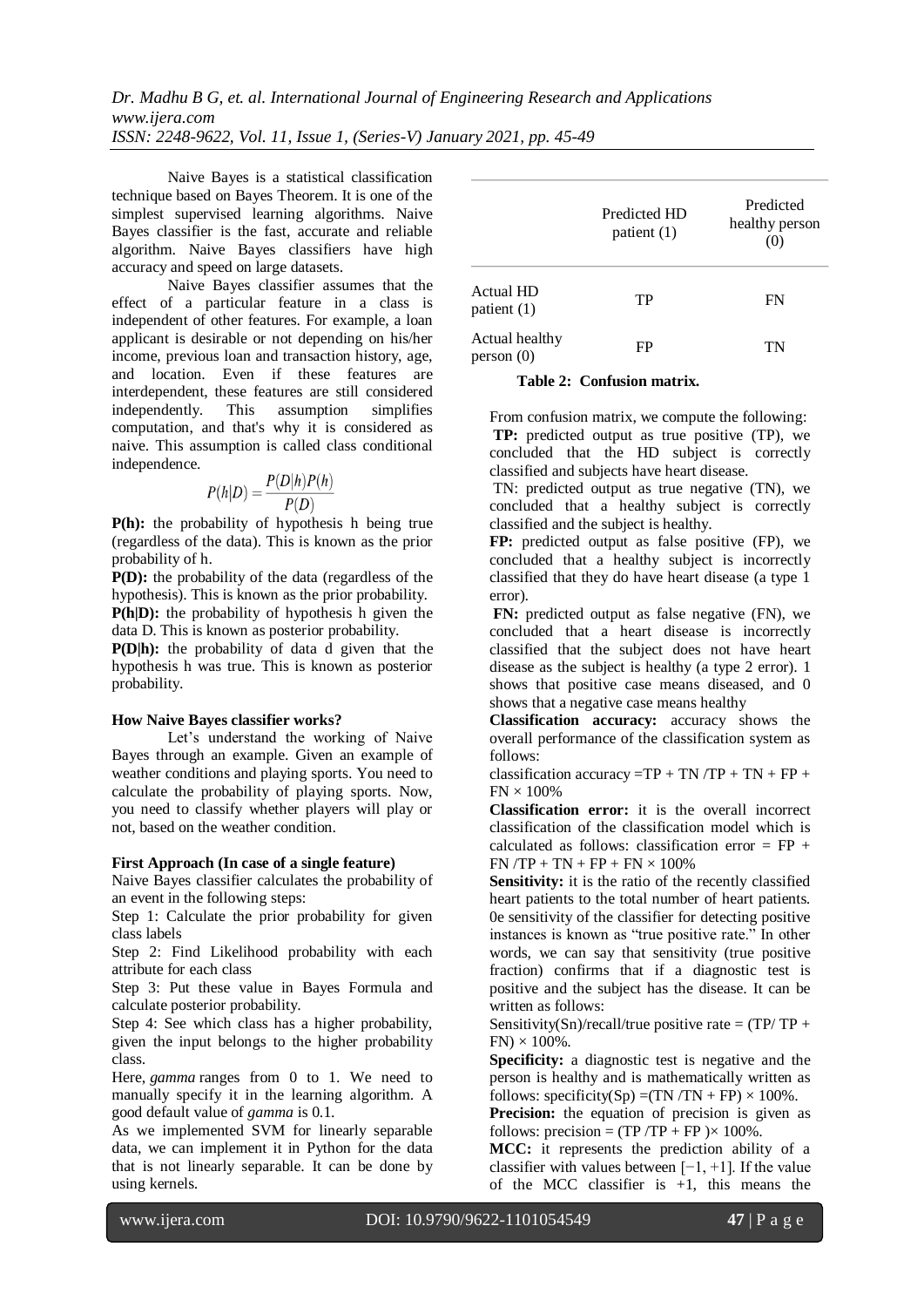*Dr. Madhu B G, et. al. International Journal of Engineering Research and Applications www.ijera.com ISSN: 2248-9622, Vol. 11, Issue 1, (Series-V) January 2021, pp. 45-49*

classifier predictions are ideal. −1 indicates that classifiers

produce completely wrong predictions. 0e MCC value near to 0 means that the classifier generates random predictions. 0e mathematical equation of MCC is as follows:

 $MCC = TP \times TN - FP \times FN / (TP + FP)(TP +$  $FN$ )(TN + FP)(TN + FN)  $\times$  100%.













# **IV.** CONCLUSION

Preventing Stroke and Rewinding Risks [CDC also notes that stroke is preventable in up to](https://www.cdc.gov/stroke/facts.htm)  [80 percent of cases](https://www.cdc.gov/stroke/facts.htm) if the patients recognize and mitigate the risks in due time. However, most health risks are related to a patient's habits and choices in nutrition, physical activity, and lifestyle. Therefore, a patient might tend to disregard their physician's suggestions.

[A study from Google's AI team](https://www.nature.com/articles/s41551-018-0195-0) attempts to throw abstractions away and show the patients their future by analysing their personal health risks, and making predictions based on the knowledge received. Their system can extract a range of risk factors critical for the occurrence of cardiovascular disease and stroke, such as body mass index (BMI), haemoglobin, A1c (HbA1c), systolic and diastolic blood pressure, Improper breathing, as well as smoking status. The researchers reported their algorithms succeeded in predicting the chances of particular patients developing stroke or heart attack in a five-year period with a 70 percent accuracy. Machine learning AI-enabled Stroke Battle Begins now surviving a stroke is only a starting point of the patient's fight for their full and independent life. The sooner a person receives adequate medical care, the more they can achieve during the rehabilitation, hopefully up to regaining their mobility and social skills completely.